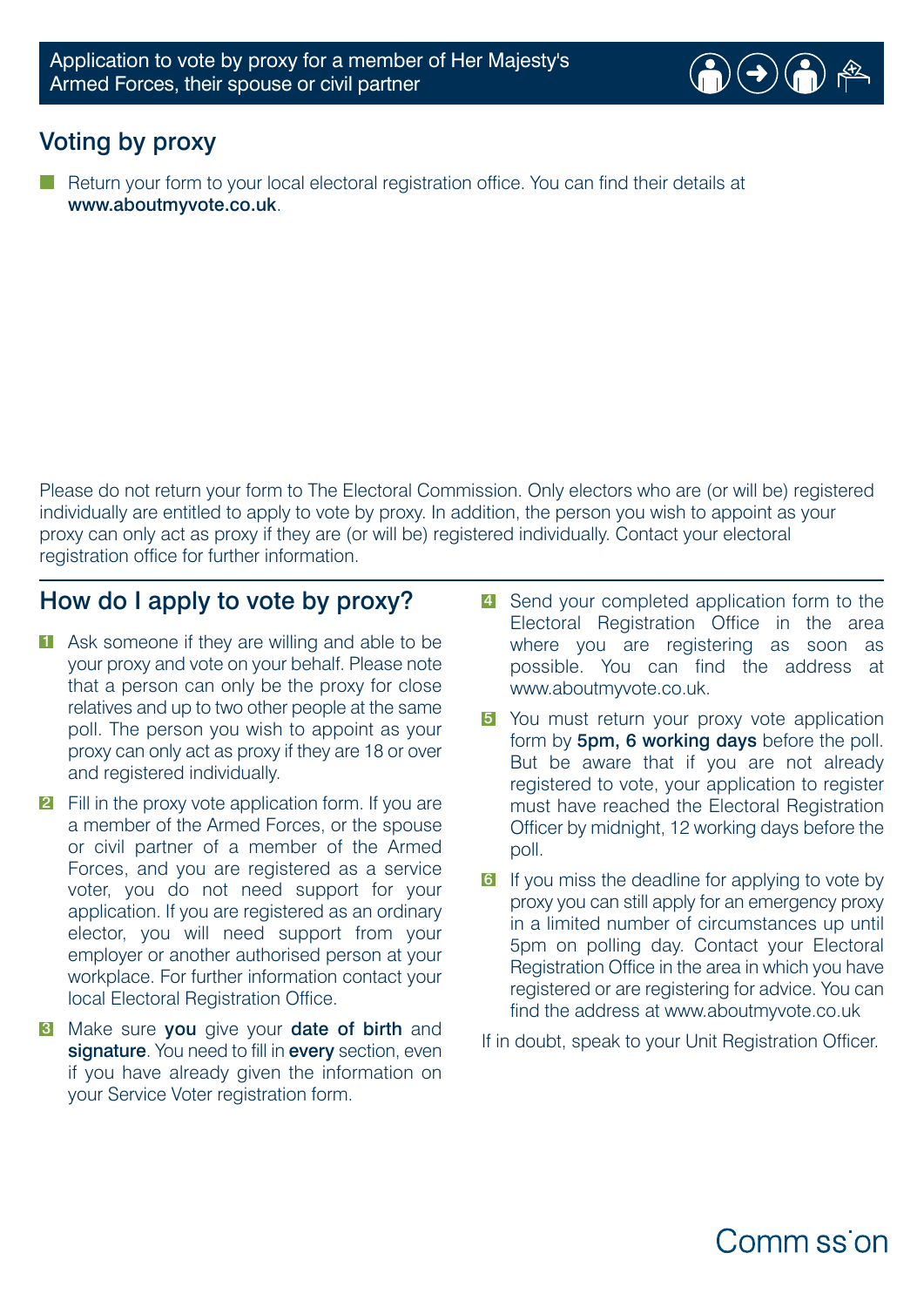

# What happens after I have applied to vote by proxy?

- Your proxy must go to your polling station to vote. If they cannot get to the polling station, they can vote for you by post. They must apply to do this by 5pm, 11 working days before polling day. The Electoral Registration Office in the area where you are registered can give you more details about this. You can find the address at www.aboutmyvote.co.uk.
- Your proxy will be sent a proxy poll card telling them where and when to vote.
- You should tell your proxy how you want them to vote on your behalf, for example, which candidate, party or outcome.
- If it turns out that you are able to go to the polling station on polling day, you can vote in person as long as your proxy has not already done so or has not applied to vote for you by post.

### More information

If you have any questions about registering to vote or voting by post or proxy, contact your Unit Registration Officer or the Electoral Registration Office in the area where you are registering.

Your Electoral Registration Office is the office responsible for the UK address where you are registering to vote.

In England and Wales, the Electoral Registration Office is based at your local council. In Scotland, it may be a separate office. For contact details, visit www.aboutmyvote.co.uk.

This form does not apply to Northern Ireland. Visit www.eoni.org.uk for more information.

Electoral Registration Officers will only use the information you provide for electoral purposes. They will look after personal information securely and will follow the Data Protection Act 1998. Electoral Registration Officers will not give personal information about you to anyone else or another organisation unless they have to by law.